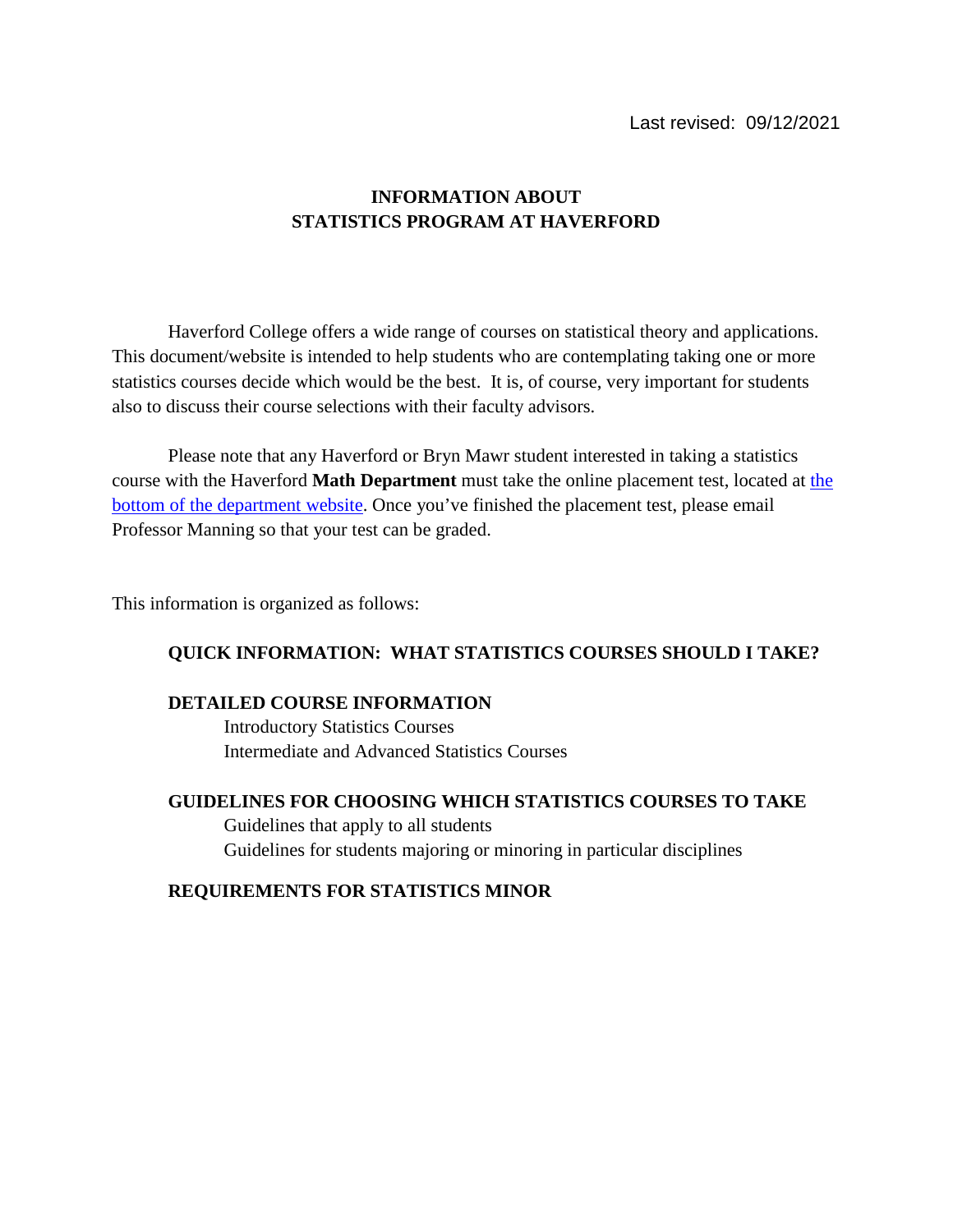# **QUICK INFORMATION: WHAT STATISTICS COURSES SHOULD I TAKE?**

## **1. Introductory Statistics**

There are **6** introductory statistics courses offered at Haverford. The courses and brief comments are summarized in the following table:

| <b>Course</b>    | <b>Comments</b>                     |
|------------------|-------------------------------------|
| <b>ECON 203*</b> | Economics majors and minors are     |
| <b>ECON 204*</b> | required to take either Econ 203 or |
|                  | Econ 204                            |
| <b>MATH 103</b>  | Designed for students with weak     |
|                  | math backgrounds                    |
| STAT/MATH 203*   | 200-level math elective             |
| <b>PSYC 200</b>  | Required for psychology major       |
| SOCL 215*        | Required for sociology major        |

**\* Normally students are not allowed to take more than one of the following four courses: ECON 203, ECON 204, STAT/MATH 203, and SOCL 215.** In special cases, and only with permission of the chair of the department offering the course, a student may take more than one of the above four courses.

# **2. Intermediate Statistics Courses**

- ECON 324 (Advanced Econometrics)
- MATH 218 (Probability)
- STAT/MATH 286 (Applied Multivariate Statistical Analysis)

# **3. Upper Level Statistics Courses**

- STAT/MATH 328 (Mathematical Statistics)
- STAT/MATH 396 (Advanced Topics in Probability and Statistics)

Detailed course descriptions, complete guidelines for choosing statistics courses and the statistics minor requirement are available below.

Any Haverford or Bryn Mawr student interested in taking a statistics course with the Haverford **Math Department** must take the online placement test, located at [the bottom of the department](https://www.haverford.edu/mathematics-and-statistics)  [website.](https://www.haverford.edu/mathematics-and-statistics) Once you've finished the placement test, please email Professor Manning so that your test can be graded.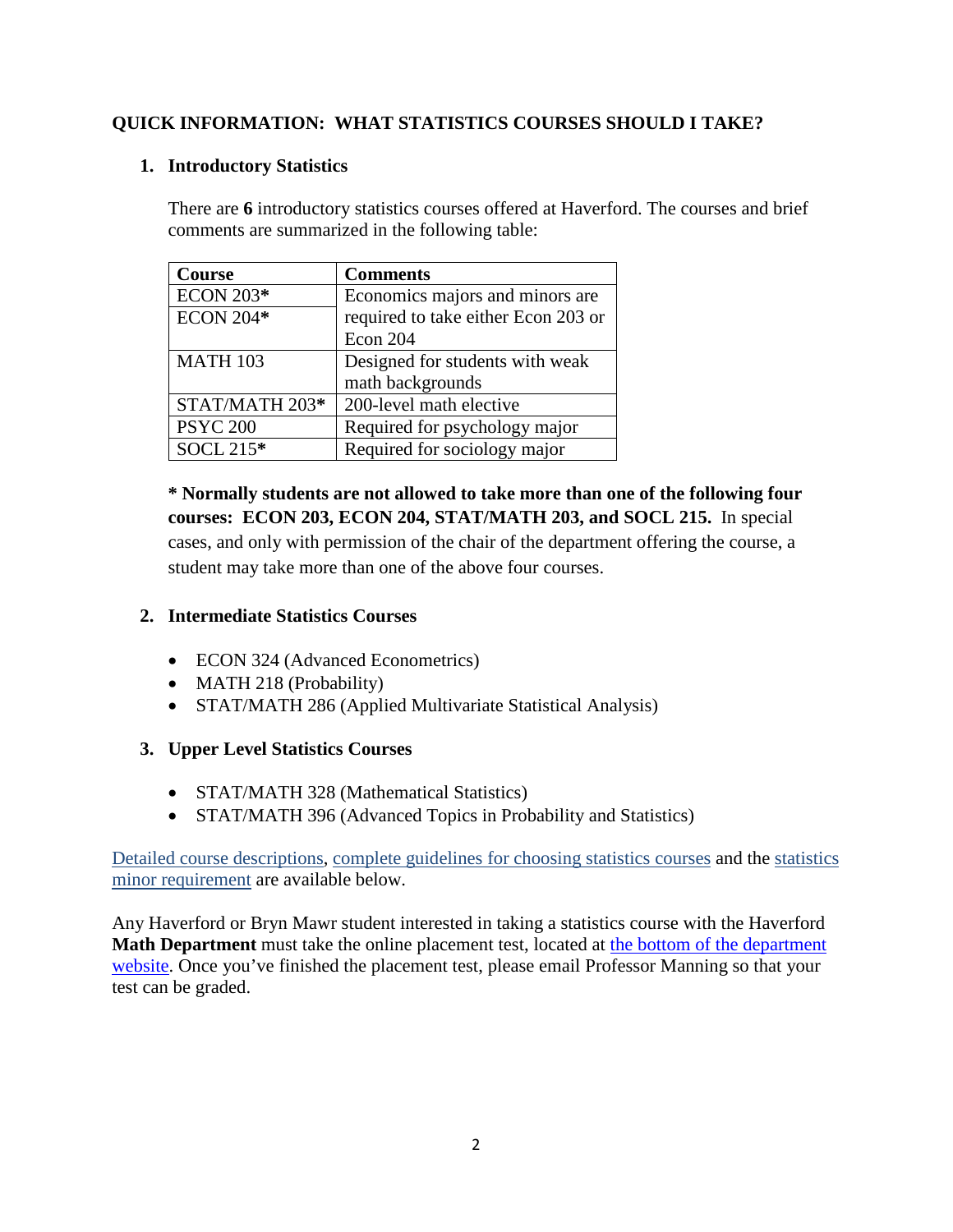# **DETAILED COURSE INFORMATION**

#### **Introductory Statistics Courses Offered at Haverford (Total six courses)**

Economics H203: Statistical Methods in Economics Economics H204: Economic Statistics with Calculus Mathematics H103: Introduction to Probability and Statistics Statistics/Mathematics H203: Statistical Methods and Their Applications Psychology H200: Research Methods and Statistics Sociology H215: Quantitative Methods

# **Economics H203: Statistical Methods in Economics Economics H204: Economic Statistics with Calculus**

In both courses, the topics covered in the regular class meetings include descriptive statistics, elementary probability, random variables and sampling distributions, confidence intervals and hypothesis testing, and an introduction to regression analysis. In the lab portion of both courses, students work in small groups on a semester-long project in which they obtain and analyze primary data on a social or economic issue of their choosing. Students write an original research paper that presents their findings. These courses are substitutes for each other: all students majoring or minoring in economics are required to take one of these two courses, but no student should take both of them.

## *Requirements fulfilled*

Economics major and minor

Economics majors and minors must usually take either ECON H203 or ECON H204. With the permission of the chair of the Economics Department,

STAT/MATH H203 may be taken instead of ECON 203 or ECON 204.

Mathematics major and minor

ECON H204 (not ECON H203) counts as one of the 200-level math electives. Statistics minor

ECON H204 (not ECON H203) counts towards statistics minor.

Math major with Econ. Concentration

ECON H204 (not ECON H203) is required by the math/econ concentration.

College graduation requirements

QU, SO, B

*Frequency:* Each of these courses is usually offered once per year.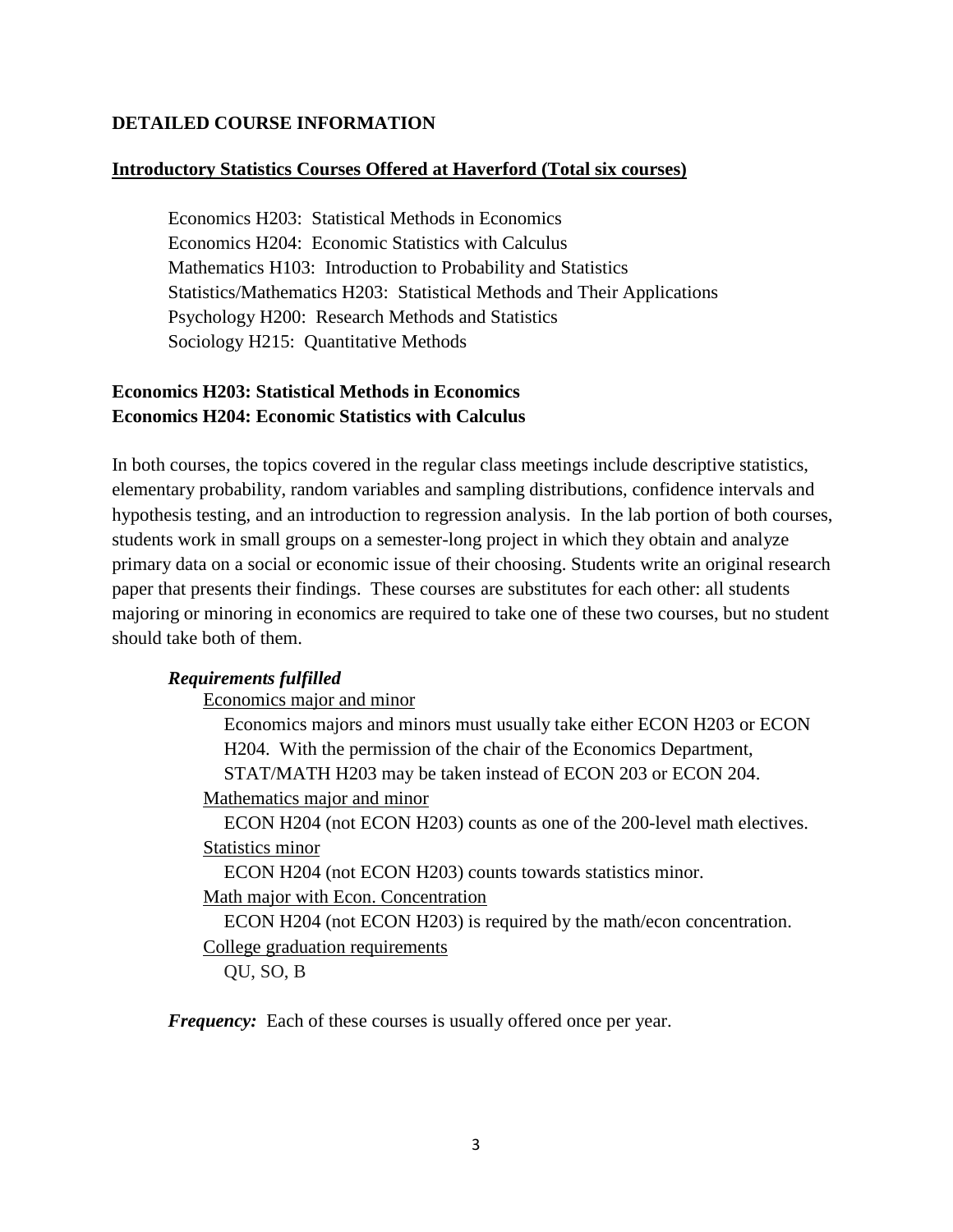### *Comparable courses offered at Bryn Mawr College*

ECON B253: Introduction to Econometrics is similar to ECON H203, except that ECON B253 does not include a lab. Students majoring or minoring in economics at Haverford may take ECON B253 instead of ECON H203.

**Mathematics H103: Introduction to Probability and Statistics.** This course covers descriptive statistics, probability, basic ideas of confidence intervals and hypothesis testing, and simple regression. It is *not* open to students who have taken Math 118 or higher; or who have placed into Math 121 or higher; or who have taken any other introductory statistics at Haverford or Bryn Mawr, except with special permission.

#### *Requirements fulfilled*

Major and minor requirements

This course does **not** fulfill the requirements of any major or minor at Haverford College.

College graduation requirements NA, QU, C

*Frequency***:** Usually offered once every year.

*Comparable courses offered at Bryn Mawr College*

MATH B104: Probability and Statistics, is similar to MATH H103.

**Statistics/Mathematics H203**: **Statistical Methods and Their Applications.** The topics covered: descriptive statistics (both numerical and graphical), probability (including random variables, expected values and variances), sampling distributions, one-sample and two-sample inferences, chi-square tests on categorical data, and simple regression with inference on regression parameters and predicted values and analysis of variance.

#### *Requirements fulfilled*

Mathematics major and minor

MATH H203 counts as one of the 200-level math elective.

Economics major and minor

With permission from the economics department chair, economics majors and minors may take STAT/MATH H203 instead of ECON H203 or ECON H204. Math major with econ concentration

With permission from the math/econ coordinator, this course may substitute ECON H204.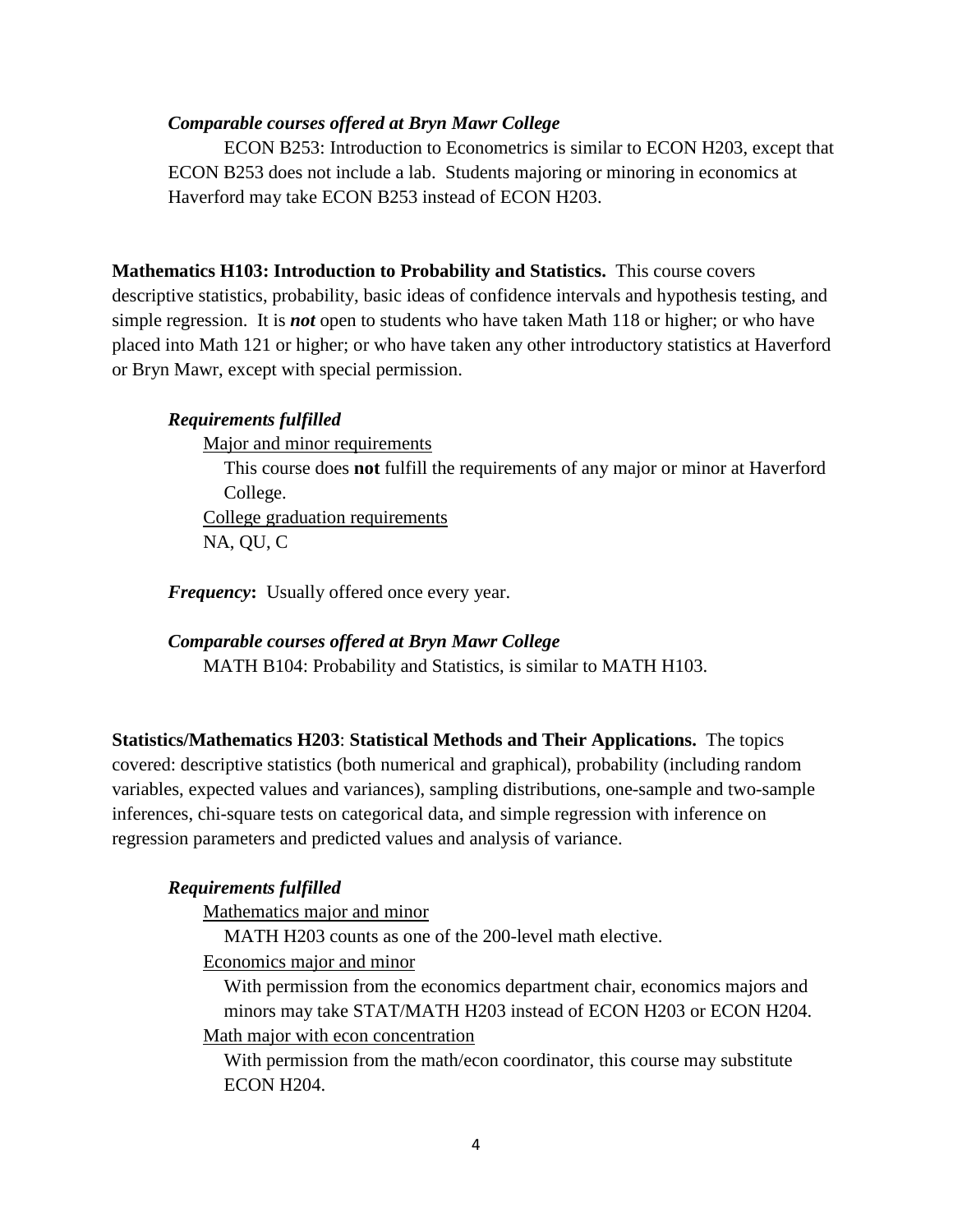Statistics minor This course counts towards statistics minor. College graduation requirements NA, QU, C

*Frequency***:** Usually offered once every semester.

*Comparable courses offered at Bryn Mawr College:* None.

**Psychology H200: Research Methods and Statistics***.*Topics covered in this course include research methods, experimental and non-experimental designs and descriptive statistics, measurement issues, hypothesis testing, correlation and regression, t-tests, analysis of variance (one-way, two-way and repeated measure), nonparametric inference and best practices for open science. Students learn SPSS with syntax in lab.

## *Requirements fulfilled*

Psychology major This course is a requirement for the psychology major. Statistics minor This course counts towards statistics minor. College graduation requirements QU, SO, B

*Frequency***:** Usually offered once every semester.

*Comparable courses offered at Bryn Mawr College* PSYC B205: Experimental Methods and Statistics, is similar to PSYC H200.

**Sociology H215: Quantitative Methods.** The topics covered in this course include descriptive statistics (including graphic representation), causality, probability, statistical inference, and an introduction to linear and logistic regression. The students learn to use statistical software and work on an original research paper using available datasets.

# *Requirements fulfilled* Sociology major and minor This course is a requirement for the sociology major and minor. Statistics minor This course counts towards statistics minor. College graduation requirements QU, SO, B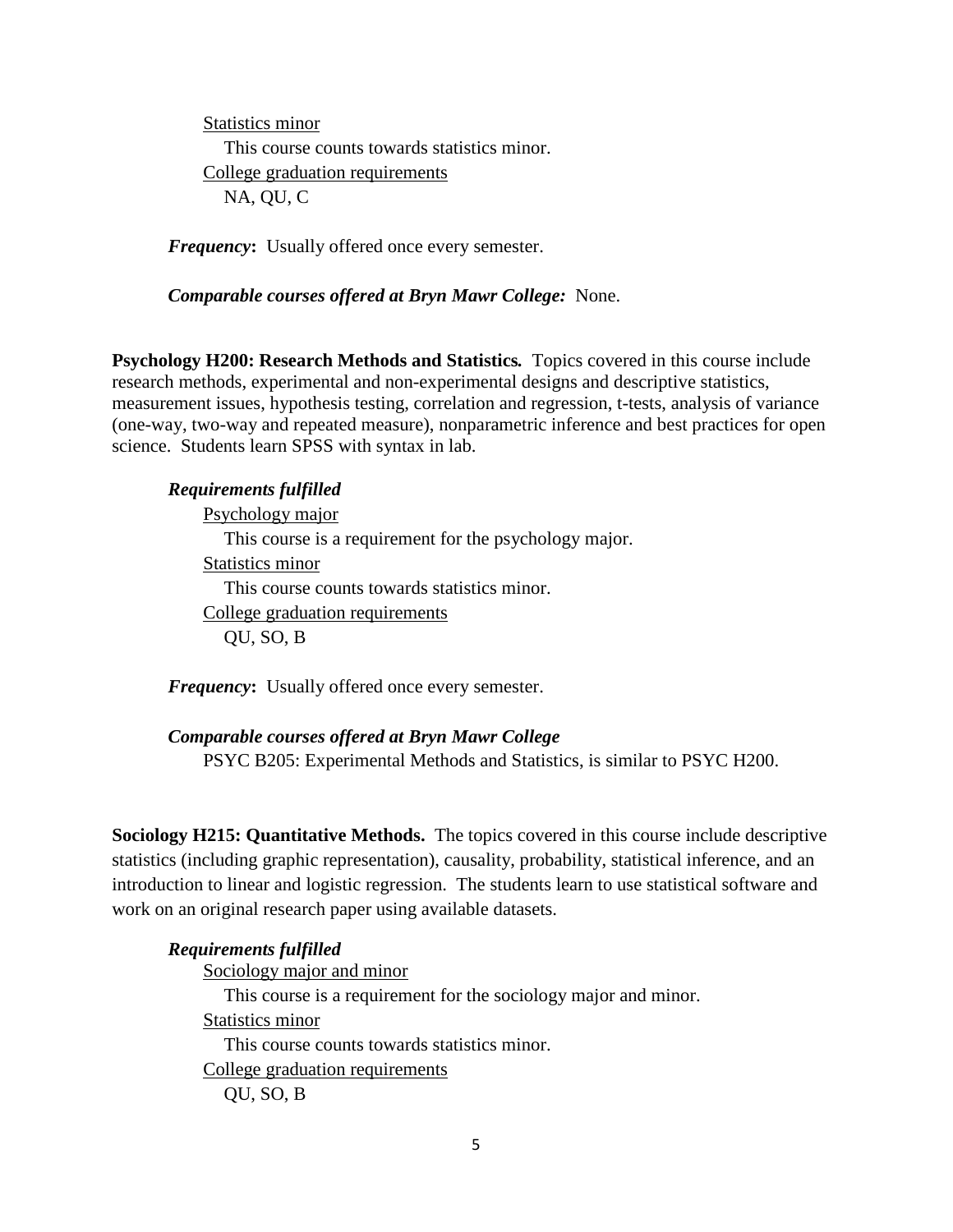*Frequency***:** Usually offered once every year.

*Comparable courses offered at Bryn Mawr College:*

SOCL B265: Quantitative Methods, is similar to SOCL H215.

## **Intermediate and Advanced Statistics Courses**

Five statistics courses at the intermediate or advanced level are offered at Haverford:

Economics H324: Advanced Econometrics Mathematics H218: Probability Statistics/Mathematics H286: Applied Multivariate Statistical Analysis Statistics/Mathematics H328: Mathematical Statistics Statistics/Mathematics H396: Advanced Topics in Probability and Statistics

MATH H203, H218, H286, H328 and H396 count towards either Statistics minor or Mathematics major or minor, but **not** both. Please see the detailed explanation of the doublecounting restriction on the last page of this document, under the Statistics Minor Requirements.

#### **Economics H324: Advanced Econometrics.**

This course covers advanced topics in theoretical and applied econometrics. The first half of the course focuses on time series econometrics and econometric techniques used in macroeconomic and financial analysis. Time series methods have a broad range of applications, both in causal inference and forecasting. The second half of the course focuses on structural estimation and Bayesian statistics.

## *Requirements fulfilled*

Statistics minor ECON H324 counts towards statistics minor. Mathematics major and minor ECON H324 counts as one of the 200-level math electives. College graduation requirements: SO, C, B

*Frequency***:** Usually offered once every year.

### *Comparable courses offered at Bryn Mawr College*: **None.**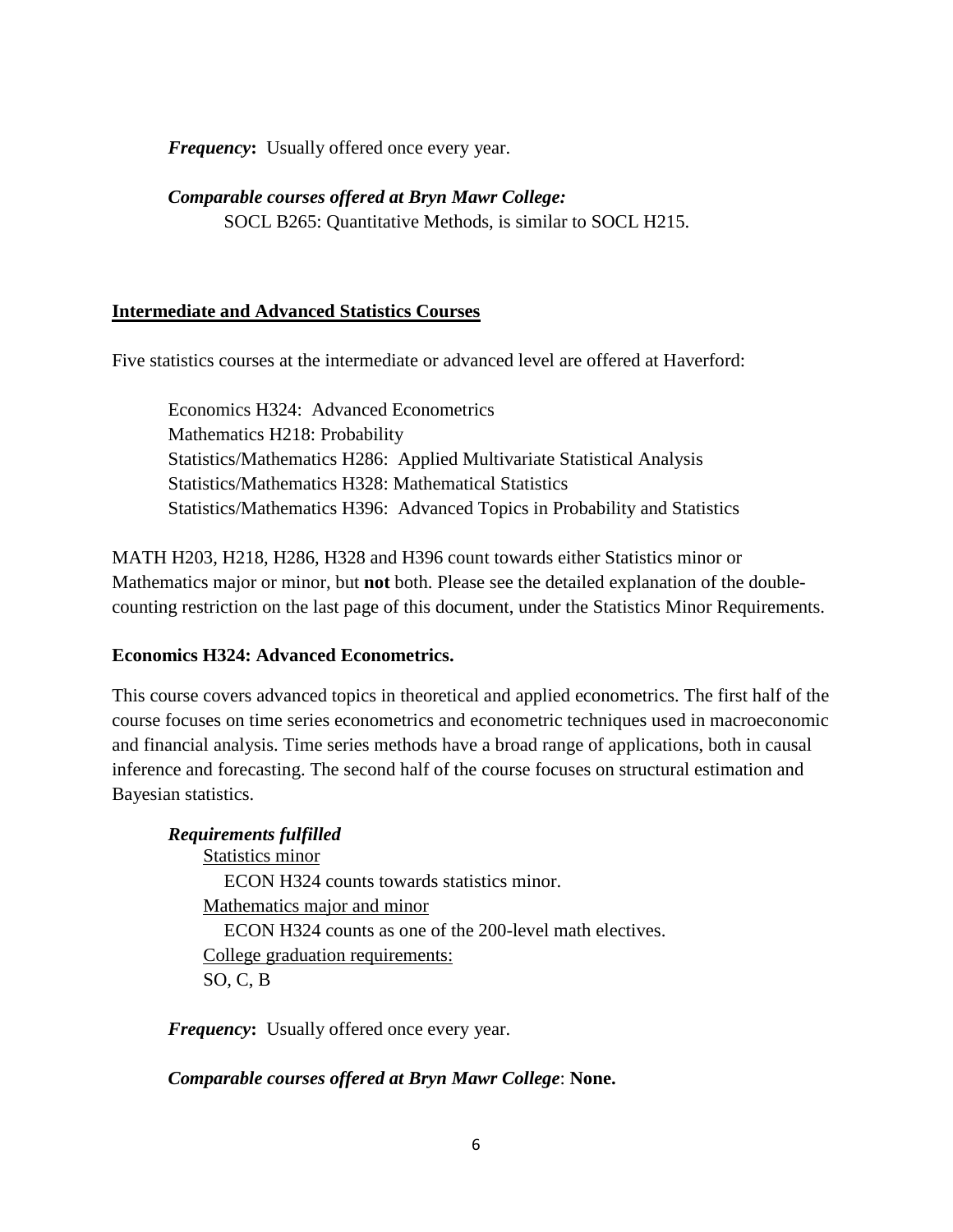**Mathematics H218: Probability**. The course introduces formal probability theory. Topics included: sample spaces, combinatorics, conditional probability, independence, discrete and continuous random variables, functions of random variables, expected value and variance, the moment generating function, and some basic limit theorems. After the probability theorems, the following commonly used distributions in statistics are introduced: Binomial, Poisson, Normal, Exponential, and Uniform.

## *Requirements fulfilled*

Mathematics major and minor MATH H218 counts as one of the 200-level math elective. Econ major with math concentration or Math major with econ concentration This course may count as one math elective. Statistics minor This course is required for the statistics minor. College graduation requirements NA, QU, C

*Frequency***:** Once every year.

*Comparable courses offered at Bryn Mawr College***: None.**

**Statistics/Mathematics H286: Applied Multivariate Statistical Analysis**. The course includes methods for choosing, fitting, and evaluating multiple regression models. It introduces statistical theory in multiple regression analysis. A required computer lab, using R, is taught alongside this course.

# *Requirements fulfilled*

Mathematics major and minor MATH H286 counts as one of the 200-level math elective. Statistics minor This course is required for the statistics minor. College graduation requirements NA, QU, C

*Frequency***:** Once every year.

*Comparable courses offered at Bryn Mawr College***:** None.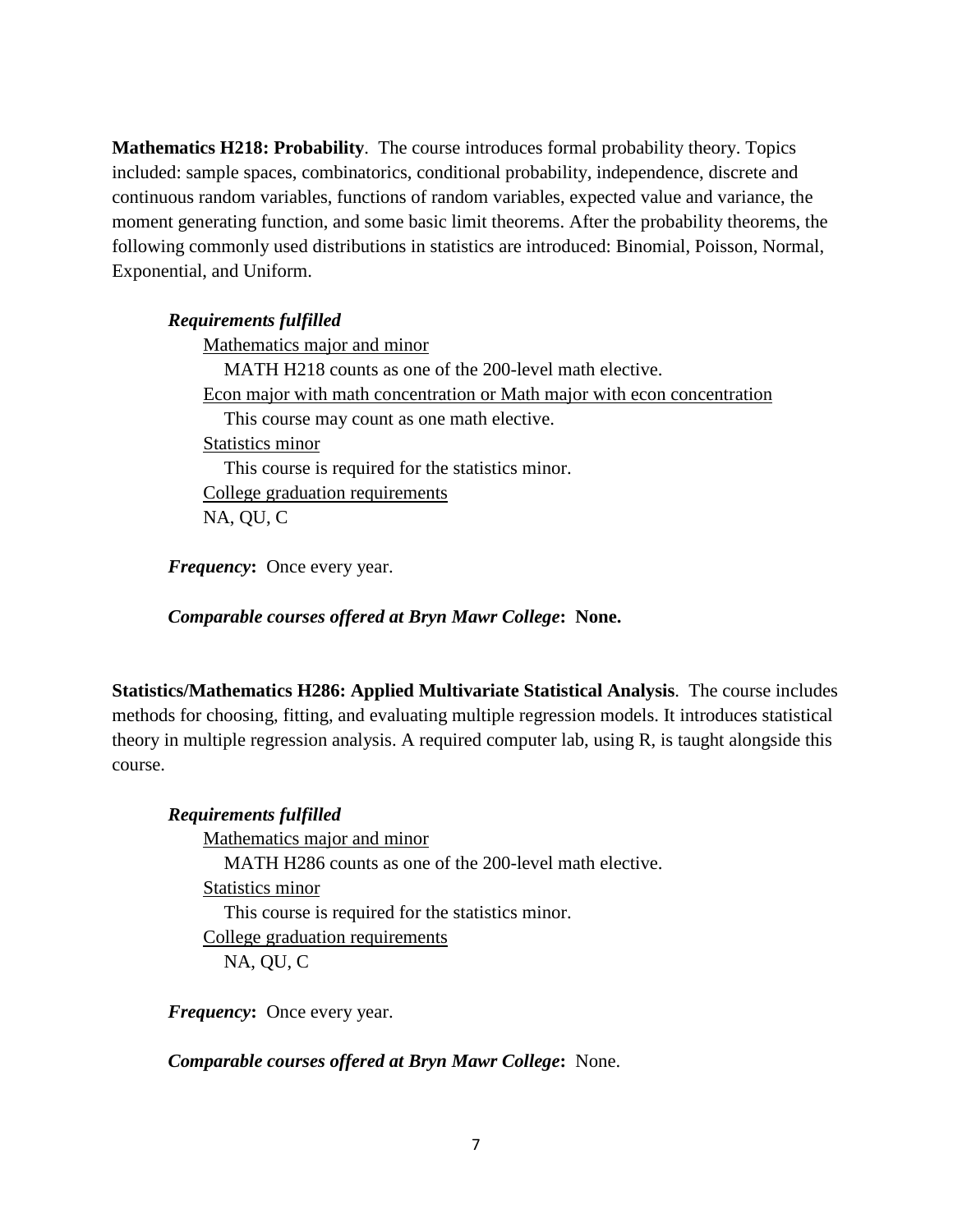**Statistics/Mathematics 328: Mathematical Statistics.** Topics covered: estimation, hypothesis testing, chi-square distribution, t-distribution, F-distribution, goodness-of-fit test and regression. Additional topics may include analysis of variance. Emphasis on the theory underlying statistics.

*Requirements fulfilled* Mathematics major and minor MATH H328 counts as one of the 300-level math elective. Statistics minor This course counts towards statistics minor. Econ major with math concentration or Math major with econ concentration This course may count as one math elective. College graduation requirements NA, QU, C

*Frequency***:** Once every other year.

*Comparable courses offered at Bryn Mawr College*: None.

**Statistics/Mathematics H396: Advanced Topics in Probability and Statistics.** Topics may vary from year to year.

*Requirements fulfilled* Mathematics major and minor MATH H396 counts as one of the 300-level math elective. Statistics minor This course counts towards the statistics minor. Econ major with math concentration or Math major with econ concentration This course may count as one math elective. College graduation requirements NA, QU, C

*Frequency***:** Once every other year.

*Comparable courses offered at Bryn Mawr College*: None.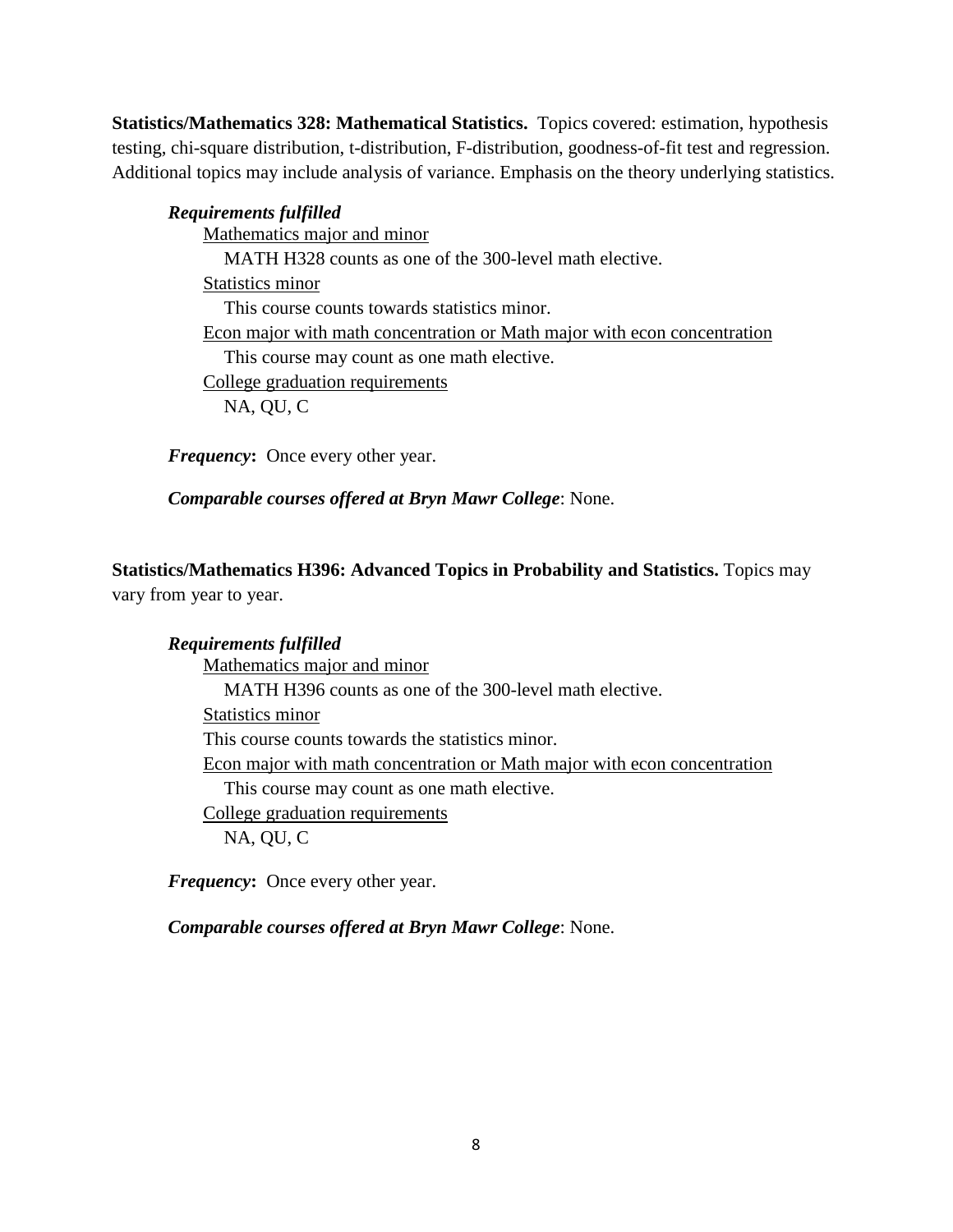# **GUIDELINES FOR CHOOSING WHICH STATISTICS COURSES TO TAKE**

### **Guidelines that apply to all students**

• Normally students are **not** allowed to take more than one of the following four courses: ECON H203, ECON H204, STAT/MATH H203, and SOCL H215. In special cases, and only with permission of the chair of the department offering the course, a student may take more than one of the above four courses.

Although courses offered by different departments emphasize different statistical applications, the major topics covered in these courses are similar, and taking more than one of them would usually be redundant.

• Most students planning to take any of the 200-level statistics courses described above **should not** take MATH H103.

MATH H103 is an introductory statistics course designed for students with weak preparation in mathematics. The topics covered in MATH H103 overlap with any of the 200-level introductory statistics courses described above (ECON H203, ECON H204, STAT/MATH H203, PSYC H200, and SOCL H215). In most cases, students planning to take one of these 200-level introductory statistics courses should **not** take MATH H103. Occasionally, however, it may be advisable for a student with a weak mathematics background to take MATH H103 before taking a 200-level statistics course. Students considering this option should first consult with the corresponding departments.

## **Guidelines for students majoring or minoring in particular disciplines**

#### **Biology**

Biology majors would benefit from taking either MATH H103 or STAT/MATH H203, depending upon their placement by the mathematics department. Students with minors in economics, psychology or sociology, or undertaking allied concentrations, could substitute discipline-specific statistics courses and are encouraged to discuss their interests with their major advisor or (for undeclared students) the chair of the biology department.

#### Economics

The standard introductory statistics course for students majoring or minoring in economics is either ECON H203 or ECON H204. Economics majors typically take one of these courses during their sophomore year, while economics minors usually take one of these courses in the sophomore or junior year. The courses cover largely the same material, but ECON 204 moves a little more quickly and uses calculus in the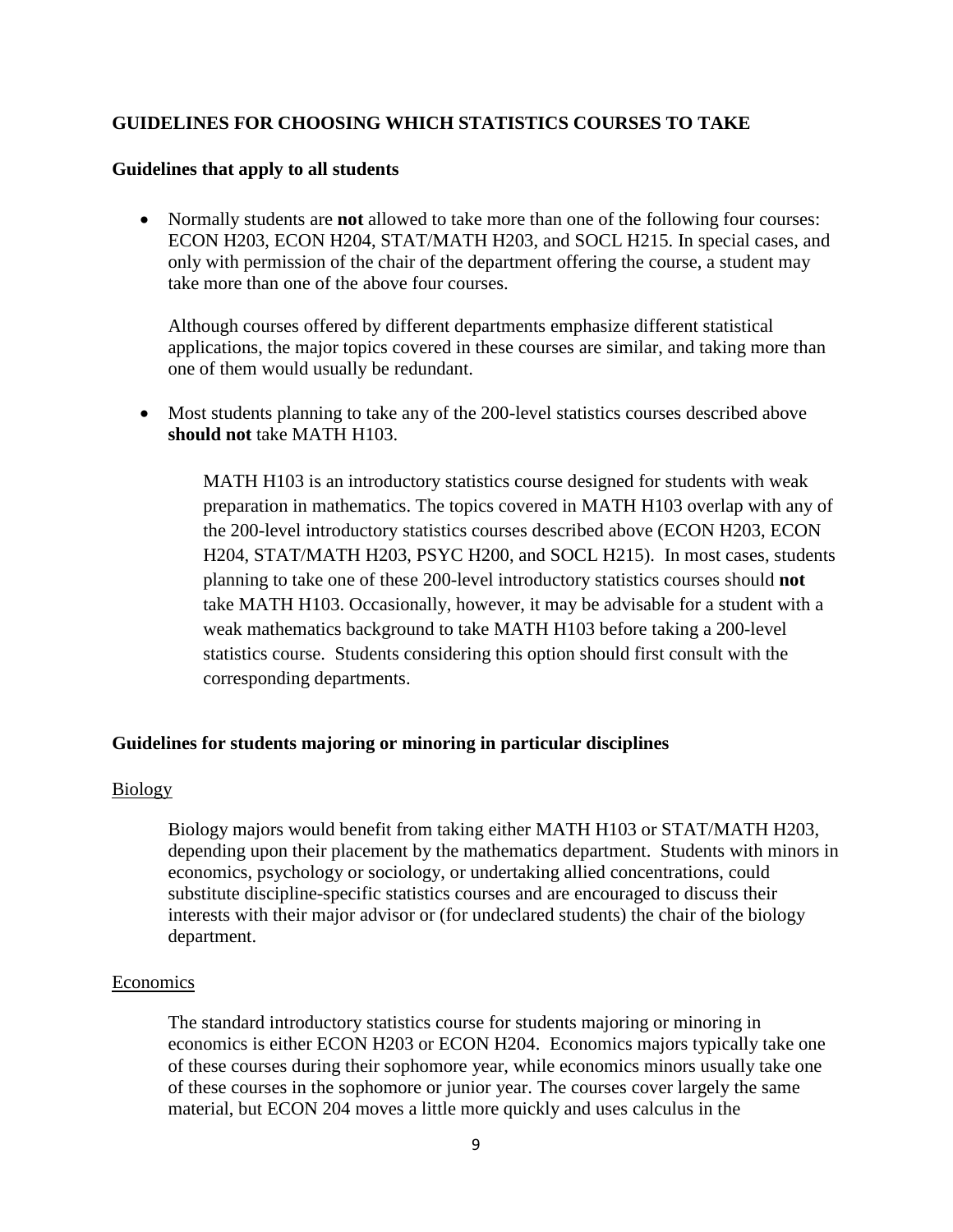development of several topics. With permission of the economics department chair, it may be possible for economics majors and minors to substitute STAT/MATH H203 for ECON H203 or H204.

### *Advice to students considering majoring or minoring in economics*

Students thinking of majoring or minoring in economics should **not** take MATH H103. If you major or minor in economics, you will study the material covered in that course when you take ECON H203 or ECON H204. In rare cases, it could be advisable for a student with weak preparation in math and quantitative methods to take MATH H103 before taking ECON H203 or H204. Any student considering doing so, however, should meet with the economics department chair to discuss whether it would be worthwhile in her or his case.

Students considering majoring or minoring in economics should also **not** take SOCL H215 (Quantitative Methods) because the overlap with ECON H203 and H204 is very large. For the same reason, economics majors and minor should not take STAT/MATH H203, unless they have received permission from the economics department chair to take that course in place of ECON H203 or H204.

Students majoring in economics and would like to take more additional courses on statistical methods are advised to consider MATH H218: Probability, STAT/Math H286: Applied Multivariate Statistical Analysis, and STAT/MATH H328: Mathematical Statistics.

Students considering the math-econ concentration must take ECON H204 (or MATH H203), **not** ECON H203.

## **Mathematics**

Besides MATH H103, the mathematics department offers five other statistics courses. Two of them, STAT/MATH H203 and STAT/MATH H286, are applied statistics courses with emphasis on applying statistical methods to real life data. Those two courses are computer lab-based. The other three courses, STAT/MATH H218, STAT/MATH328 and STAT/MATH H396, are theoretical statistics courses, with emphasis on statistics theory.

Students who are interested in statistics and/or applied math should start with STAT/MATH H203. Then take STAT/MATH H286 after taking MATH H215 (Linear Algebra). It's better to take MATH H218 and STAT/MATH H328 in sophomore or junior year, after some vigorous math training. The department also strongly recommends students to learn programming skills. The recommended courses are: MATH H222: Scientific Computing and CMSC H105: Introduction to Computer Science.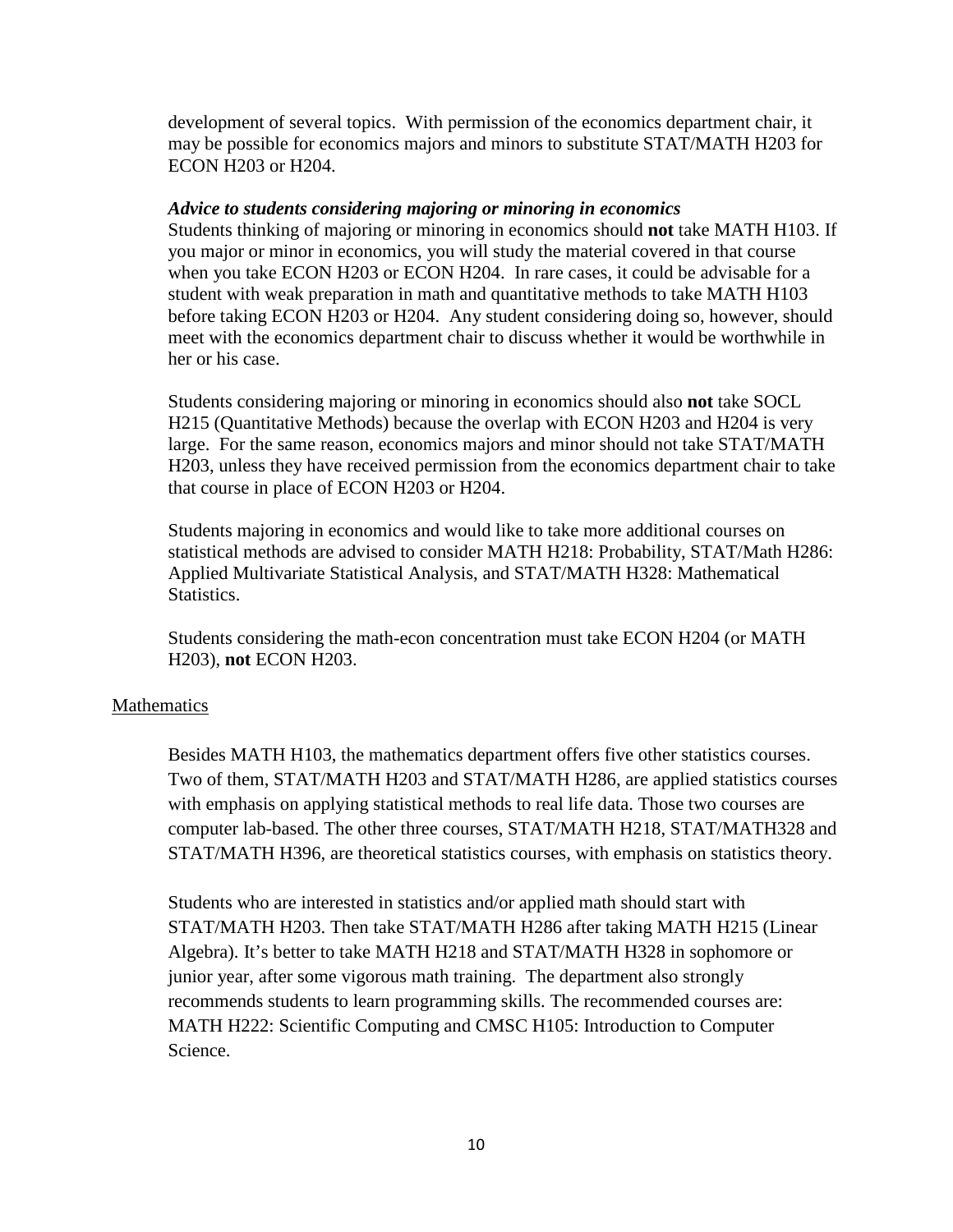# Psychology

Students planning to major in psychology should take PSYC H200 (or PSYC B205 at Bryn Mawr). Students that have taken an advanced statistics course in other departments should discuss their plans with the psychology department chair or psychology major advisor.

# **Sociology**

Students planning to major in sociology should take SOCL H215.